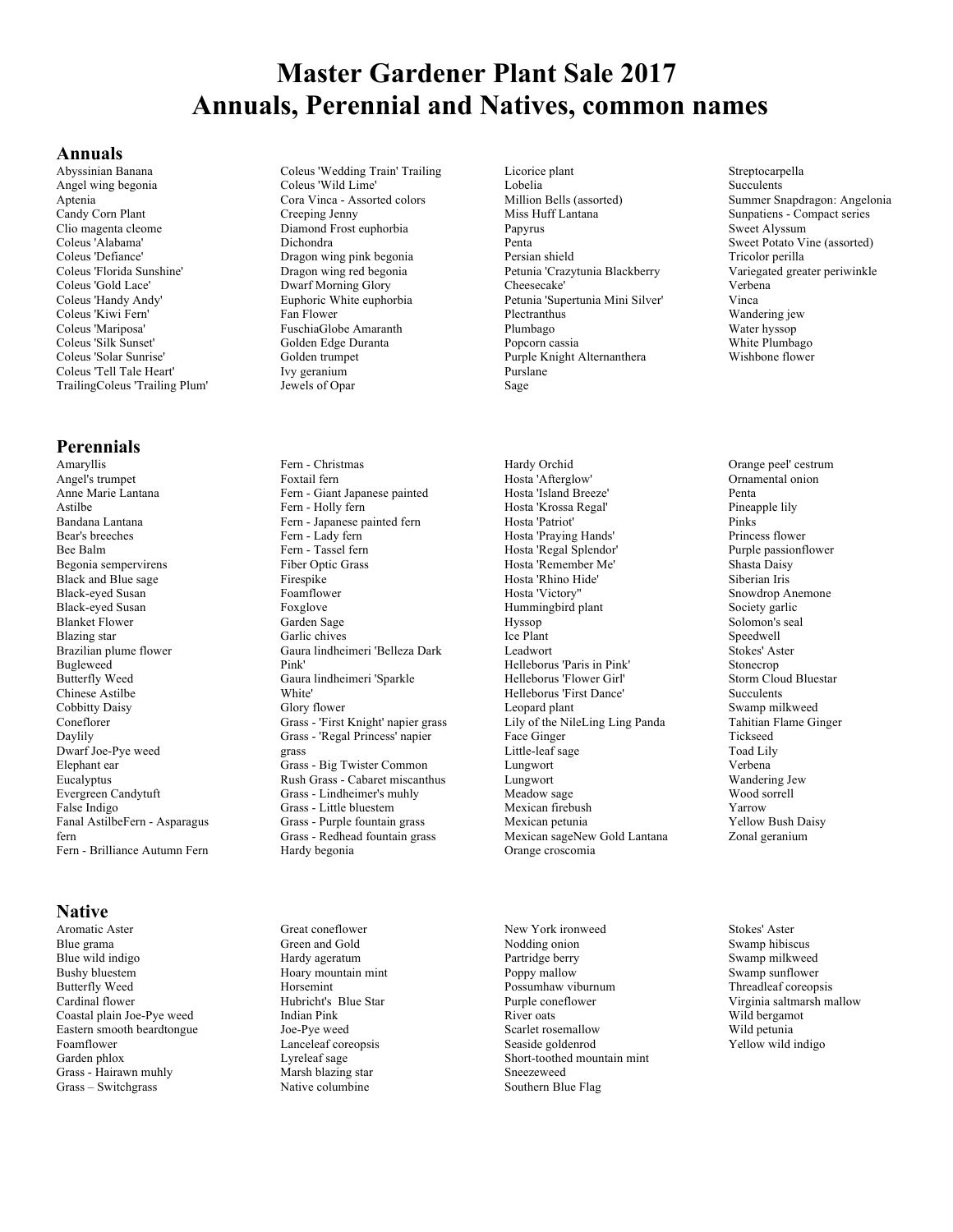# **Master Gardener Plant Sale 2017 Trees and Shrubs**

## **Japanese Maples**

*1 & 2 Gallon sizes* Aratama Beni kumo no su Coral Majic Crimson Prince Fireball Hana Motoi Lemon Lime Lace Red Spider Ruslyn In The Pink Winter Flame *5 & 7 Gallon sizes* Aconitifolium Aka Hosode \*

#### **5 Gallon and larger Trees**

Purple Crape Myrtle Red Bud (Ruby Falls) Cherry Trees: Yoshino Okame Kwanzan ( P. serrulata) Flowerting Apricot Small Magnolias Weeping Youpon

#### **Small Shrubs and Trees**

Abelia 'Kaleidoscope' Abelia 'Twist of Lime or Radience' Anise Florida Sunshine Arborvitae 'Emerald' Arorvitae Frank Boy Beautyberry 'mixed varieties' Bottlebrush Boxwood Little Gem' Buddleia 'Nanho Blue' Buddleia 'Black Knight' Buddleia 'Blue Chip; Buddleia any pink variety Crape Myrtle Trees: 'Tonto' Crape Myrtle 'Dynamite' Crape Myrtle 'Centennial Spirit' Camellia japonica 'any variety' (pink) Camellia japonica 'any variety' (red) Camellia sasanqua: 'any variety' Coreopsis 'Baby Sun' Coreopsis 'Moon Beam' Cleyera japonica Cypress 'Gold Thread' Cypress 'Carolina Sapphire'

### **Azaleas**

Formosa Judge Solomon Wolfpack Red Gerbing Tabor

AS Aureum Autumn Moon Beni Hagoromo \* Bloodgood Butterfly Crimson Queen Fairy Lights \* Fireglow Hubbs Red Willow Green Seedlings Flavescens Hefners Red Higasayama Jordan

Katsura Moonfire Murasaki Kiohime Mikawa Yatsabusa Orange Dream Orangeola Oregon Sunset Pixie Peaches & Cream Purple Ghost Red Seedlings Red Emporer Rhode Island Red Red Dragon

Red Pigmy Ryusen Sangokaku' /Coral Bark Shirazz 'Scarlet Princess' Seiryu Shaina Shishigashira Tamahime Tamukeyama Waterfall Wilsons Pink Dwarf

Dianella caerula 'Cassa Blue' Dianella variegated Distylium Echinacea: 'Magnus' Edgeworthia: Eucalyptus: Fatsia japonica Fig 'Brown Turkey' Gardenia 'Chuck Hayes' Gardenia 'Kleims Hardy' Gardenia 'Frost Proof' Guava Pineapple Holly 'Sky Pencil' Holly `Inkberry Shamrock` Holly `Tinga` Holly `Yaupon Holly 'Weeping Yaupon' Pendula Honeysuckle: `Dropmore Scarlet` Illicium: `Parviflorum` Indian Hawthorne 'Snow White' Indian Hawthorne `Minor` Indian Hawthorne ;Eleanor Tabor` Hydrangea 'Blue bird' Hydrangea 'Nikko Blue' Hydrangea 'Oak Leaf'

Hydrangea 'Variegated' Hydrangea 'Big Daddy' Hydrangea 'Endless Summer' Hydrangea 'Limelight' Hydrangea 'Little Lime' Hydrangea And any pink variety Ilex X: 'Oakleaf' Itea virginica: 'Henry's Garnet' Jasmine Confederate: 'White Star' Jasmine Star Variegatum: Jasmine Carolina / yellow: Juniper 'Blue Rug Wiltonii' Juniper 'Blue Pacific' Juniper `Lime Glow` creeping Juniper `All Gold` or `Sea of Gold` Kwansan Cherry Lady Banksia Rose / yellow Lady Banksia Rose / white Ligustrum: `Sunshine` Lomandra Grass : 'Breeze' Loquat Loriope Variegatum: Loropedlum 'Emerald Show' Loropedlum 'Ruby' Magnolia 'Little Gem' Magnolia 'Teddy Bear'

Mahonia: 'Soft Caress' Miscanthus 'Strictus' Miscanthus 'Aclagio' Muhly Grass 'Pink' Muhly Grass 'White' Osmanthus : 'Fragrans' Palm Windmill 'Sable Minor' Panicum Virgatum: 'Heavy Metal' Pennisetum: 'Hamelin' Perovskia: 'Filigran' Persimmon Pieris Pomegranate: 'Punica Granatum' Quince (only if blooming) Roses Drift 'mixed colors' (double blooms only) Roses Drift `Bridal Wreath` Roses Drift 'Shirobana' Roses Drift 'Neon Flash' Viburnum 'Mariesii' Viburnum 'Popcorn' Viburnum 'Chinese Snowball' Vitex 'Shoal Creek' Wax Myrtle White Fringe Tree Wisteria 'Amethyst Falls'

Angel Fire Emb

**Encores:** Royalty Empress Twist